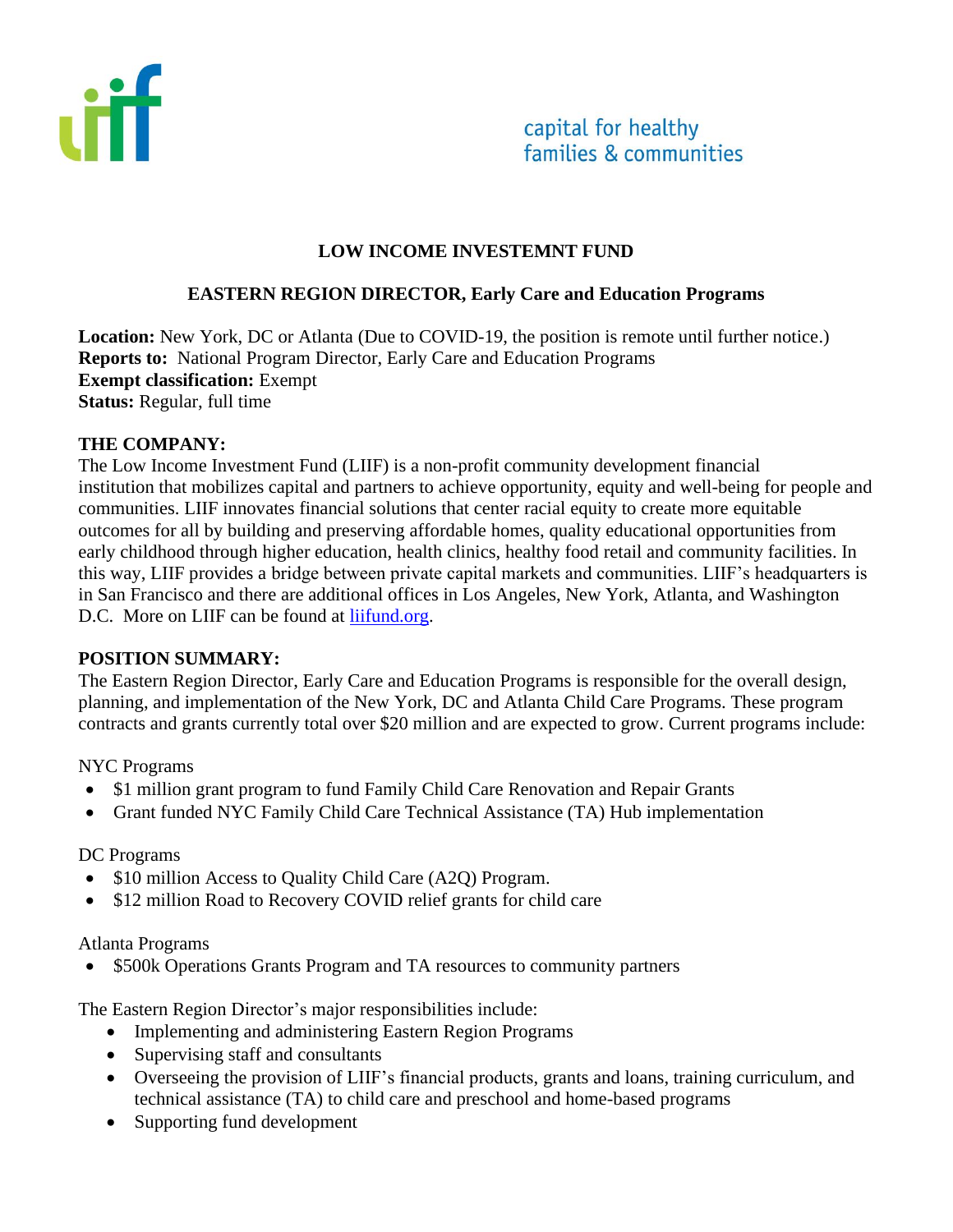

- Managing contract negotiations, compliance, and reporting
- Tracking and reporting outcomes to ensure continuous quality improvement
- Supporting policy recommendations, and quality operations to build a thriving, ongoing, providercentered program
- Developing and managing department budgets with the National Program Director, ECE Programs, the Director of Grants Management, and the Finance Department
- Building and managing relationships with relevant funders and stakeholders; including the DC Office of the State Superintendent of Education (OSSE), New York Funders Collaborative, NY DOE, NY TA hub partners and stakeholders in Atlanta.

# **REPORTING RELATIONSHIPS:**

The Eastern Region Director reports directly to the National Program Director, ECE Programs and will have direct supervisory responsibility for the Deputy Director, program staff, and consultants in implementation of activities for the programs.

# **ESSENTIAL FUNCTIONS:**

## **Program Design, Planning, and Implementation**

- Design and administer implementation of all programs
- Oversee provision of grants and loans leveraged through LIIF, trainings, and business operations TA for child care providers
- Create budgets and timelines that will guide the implementation of the program
- Implement and manage program activities in accordance with the budget, timeline, requirements of the contract(s), and expectations of funders

## **Technical Assistance and Financing Products**

- Assess team training needs and plan activities to increase knowledge and capacities of staff, consultants, child care providers, and child care intermediary agencies related to facilities development and business operations
- Oversee administration of technical assistance program and grant resources
- Ensure procurement procedures are met by selecting, engaging, and managing consultants for specialized TA, in accordance with the program budget and timeline
- Consult as needed on complex projects related to child care center development, from site assessment through project completion
- Oversee development and dissemination of written material on regulatory, planning, building code, and funding requirements for licensed child care spaces
- Make presentations before local community groups and at public hearings regarding child care facility issues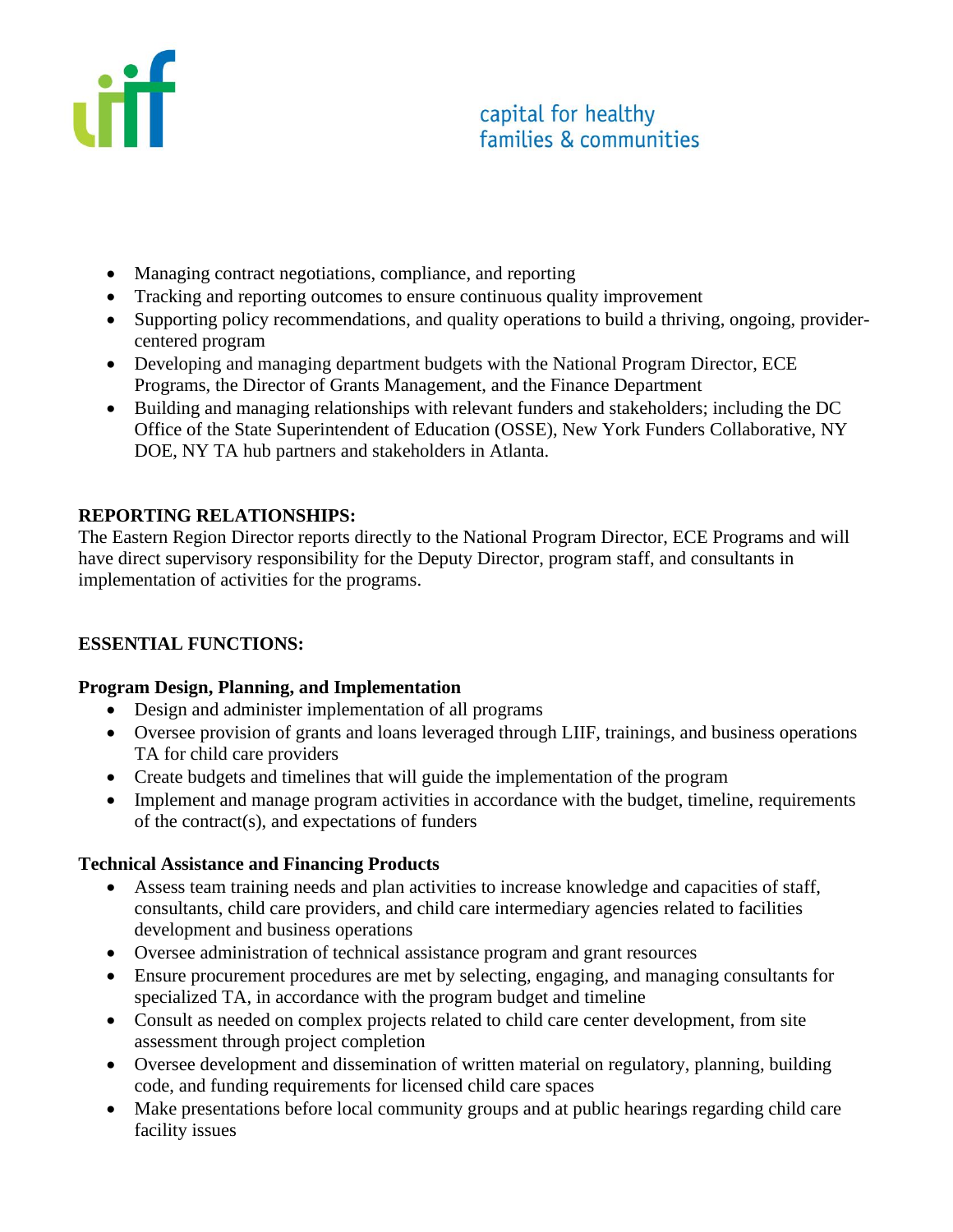

# capital for healthy families & communities

- Partner with lending department to leverage and create innovative financing products for child care providers, including center facility loans
- Assist with market analysis and business plans for new or expanding child care centers, review construction and operating budgets and identify potential funding sources for these project
- Work with lending staff to advise in the development of strategies for troubled loans

#### **Stakeholder Relationship Building**

- Act as primary contact for communications with stakeholders and funders
- Convene a Program Advisory Committee (PAC) and other funders or stakeholders as needed to report on progress of the programs and to collaboratively solve any problems that may arise
- Cultivate connections with other relevant state, regional, and local agencies as appropriate to build a thriving, provider-centered program
- Network and create partnerships with local ECE advocacy and membership organizations to build positive relationships and identify synergies

#### **Policy**

- Use continuous quality improvement to make changes to operations, promote policy improvements, and collaborate with stakeholders (both internal and external) to improve program administration and participation
- Pay particular attention to addressing child care deserts
- Collaborate with funders and stakeholders to vet and develop policy-related initiatives and/or recommendations

## **New Product and Program Development**

- Identify and evaluate new LIIF programs and/or new potential geographies and work with the National Program Director, ECE and Deputy Director to develop and implement those products
- Prepare presentations and business plans to administer new programs
- Identify specific needs with regards to technical assistance and support within the ECE field, propose new products to meet those needs and work with LIIF ECE staff to develop and implement those products

## **Strategic Planning & Direction Setting**

• Develop and execute strategic action plans for LIIF's Eastern programs

#### **Other**

- Lead and participate in fundraising activities, including prospecting, relationship building, applications, and grant management
- Collaborate with the Lending team, and other departments at LIIF, as cross-department opportunities are identified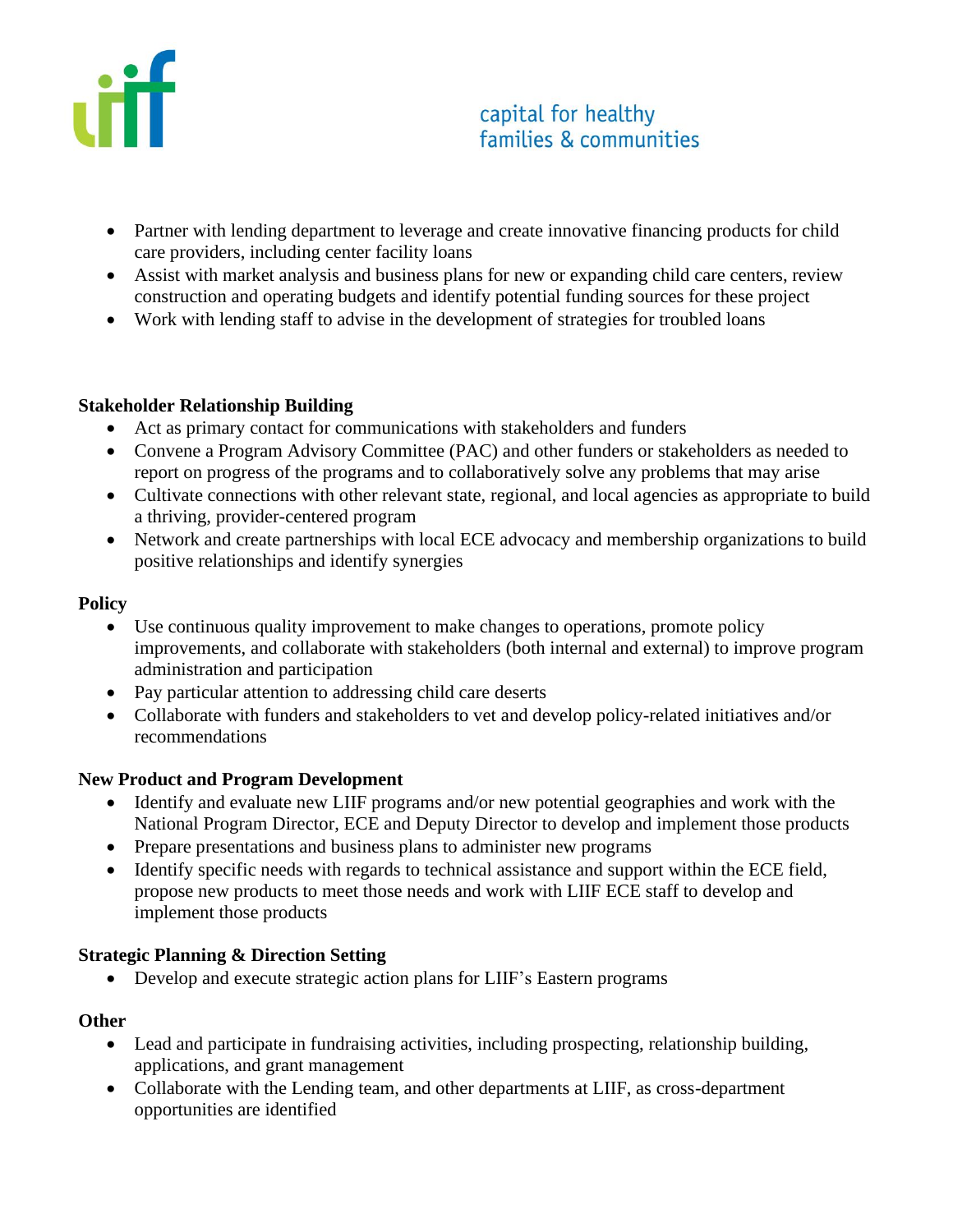

- Work the National Director, ECE Programs and Vice President in managing the budget, reporting on the program both internally and externally, and modifying program design as needed.
- Present department data, text, PowerPoint slides, and other materials as needed
- Manage funder relationships, including identifying potential new funders and working with Development staff on fund development

## **NON-ESSENTIAL FUNCTIONS:**

- Assist the National Director, ECE Programs and Vice President with additional programs as needed
- Perform other duties as assigned

#### **SKILLS REQUIRED:**

The ideal candidate will have demonstrated skills, knowledge, and experience in the following areas:

- Proven leadership, advocacy, and systems change in child care
- Experience planning and implementing large technical assistance and organizational development programs for child care providers or small businesses
- Knowledge of general child care licensing and government funding regulations
- Knowledge of or willingness to learn planning and building codes as they relate to child care or community families
- Command or interest in facilities construction, management issues, project management, and cost estimating
- Ability to work with individuals and groups with diverse backgrounds, interests, and needs, including partner organizations
- Strong relationship skills and ability to provide leadership to a diverse team
- Good oral and written communication skills (bilingual preferred), and confidence in making public presentations
- Ability to work independently with minimal supervision
- Willingness to travel across the Eastern Region once the pandemic lifts, and work some evening and weekend hours
- **EXECUTE:** Strong understand of technology, cloud-based systems, and data base systems

In addition, the ideal candidate will approach all aspects of work through an equity lens and demonstrate personal alignment with the mission of LIIF. The candidate must share the belief that everyone in the United States should benefit from living in a community of opportunity, equity, and well-being.

## **EDUCATIONAL AND OTHER REQUIREMENTS:**

Educational background should include degree work in a relevant area of study such as early care and education, business administration, or finance. A bachelor's degree is required and an advanced degree is